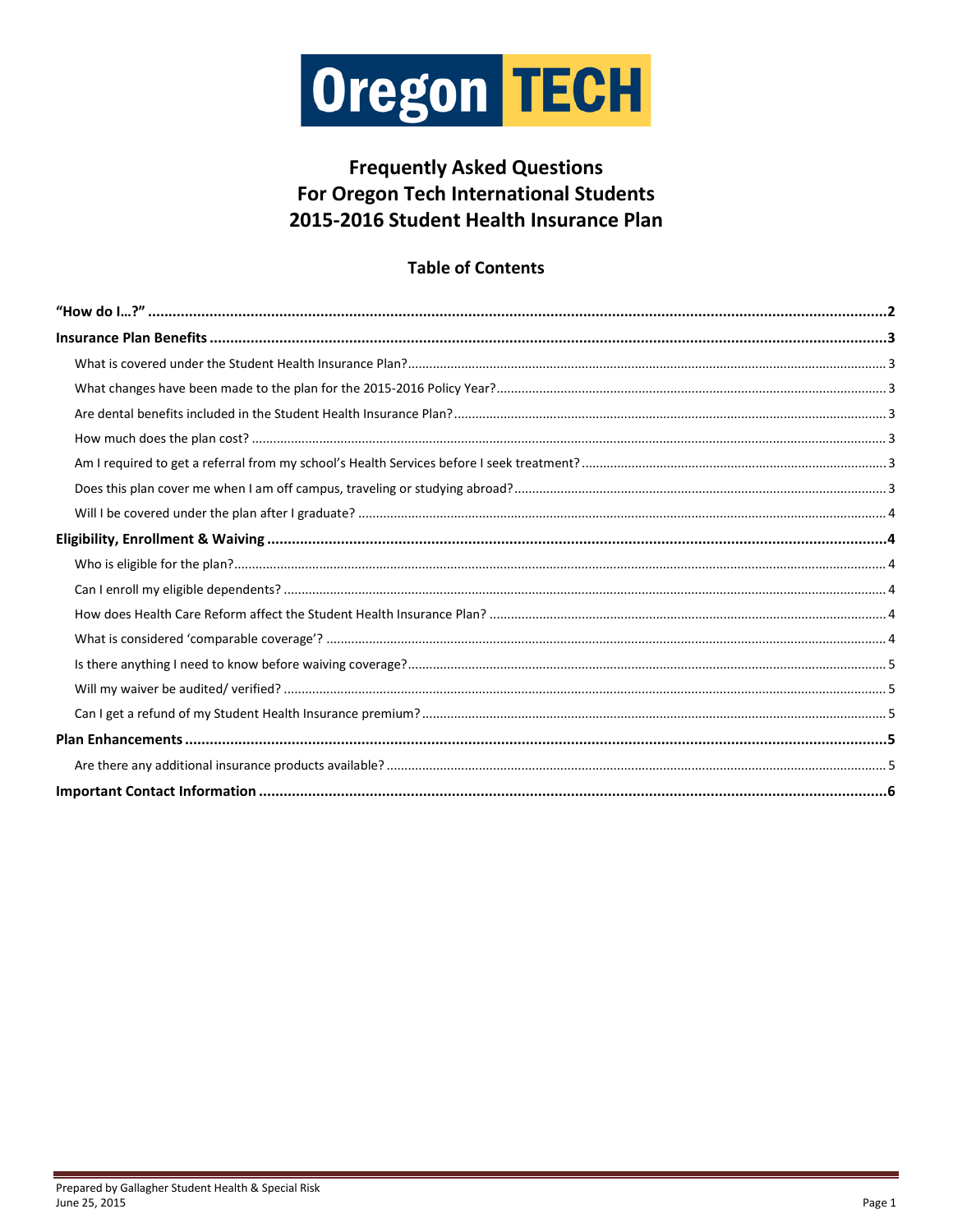<span id="page-1-0"></span>

| "How do $1?$ "                   |                                                                                                                                                                                                                                                                                                                                                                                                                                                                                                                                                 |  |  |  |  |
|----------------------------------|-------------------------------------------------------------------------------------------------------------------------------------------------------------------------------------------------------------------------------------------------------------------------------------------------------------------------------------------------------------------------------------------------------------------------------------------------------------------------------------------------------------------------------------------------|--|--|--|--|
| Log in                           | Go to www.gallagherstudent.com/OIT.<br>1.<br>On the top right corner of the screen, click 'Student Login'.<br>2.<br>Follow the login instructions.<br>3.                                                                                                                                                                                                                                                                                                                                                                                        |  |  |  |  |
| Enroll                           | All international students are automatically enrolled in and billed for the Student Health<br>Insurance Plan.                                                                                                                                                                                                                                                                                                                                                                                                                                   |  |  |  |  |
| Enroll my dependents             | Go to www.gallagherstudent.com/OIT.<br>1.<br>On the left toolbar, click 'Dependent Enroll'.<br>2.<br>Log in (if you haven't already).<br>3.<br>Follow the instructions to complete the form and submit payment.<br>4.<br>Print or save a copy of the confirmation page.<br>5.                                                                                                                                                                                                                                                                   |  |  |  |  |
| Waive                            | If your current coverage is comparable to the Student Health Insurance Plan:<br>1. Go to www.gallagherstudent.com/OIT.<br>2. On the left toolbar, click 'Student Waive'.<br>3. Log in (if you haven't already).<br>4. Click the 'I want to Waive' button.<br>Follow the instructions to complete the form.<br>5.<br>Print or write down your reference number. Receipt of this number only confirms<br>6.<br>submission, not acceptance, of your form.                                                                                          |  |  |  |  |
| Print an ID card                 | ID cards are usually available 5-7 business days after your eligibility is confirmed.<br>Go to www.gallagherstudent.com/OIT.<br>1.<br>On the left toolbar, click 'Account Home'.<br>2.<br>Log in (if you haven't already).<br>3.<br>On the left toolbar, under 'My Account', click on 'Authorize Account'.<br>4.<br>Enter your Student ID number and your date of birth.<br>5.<br>Click on 'Authorize Account'.<br>6.<br>You will be redirected to the 'Account Home' page, then click on 'Generate ID Card'<br>7.<br>under 'Coverage History'. |  |  |  |  |
| Change my address                | Go to www.gallagherstudent.com/OIT.<br>1.<br>On the left toolbar, click 'Account Home'.<br>2.<br>Log in (if you haven't already).<br>3.<br>On the left toolbar, under 'My Account', click on 'Authorize Account'.<br>4.<br>5.<br>Enter your Student ID number and your date of birth.<br>Click on 'Authorize Account'.<br>6.<br>You will be redirected to the 'Account Home' page, then click on 'Address'.<br>7.<br>Click 'Edit Address'.<br>8.                                                                                                |  |  |  |  |
| Find a Doctor                    | Go to www.gallagherstudent.com/OIT and click on 'Find a Doctor'.                                                                                                                                                                                                                                                                                                                                                                                                                                                                                |  |  |  |  |
| Find a Participating<br>Pharmacy | Go to www.gallagherstudent.com/OIT and click on 'Pharmacy Program'.                                                                                                                                                                                                                                                                                                                                                                                                                                                                             |  |  |  |  |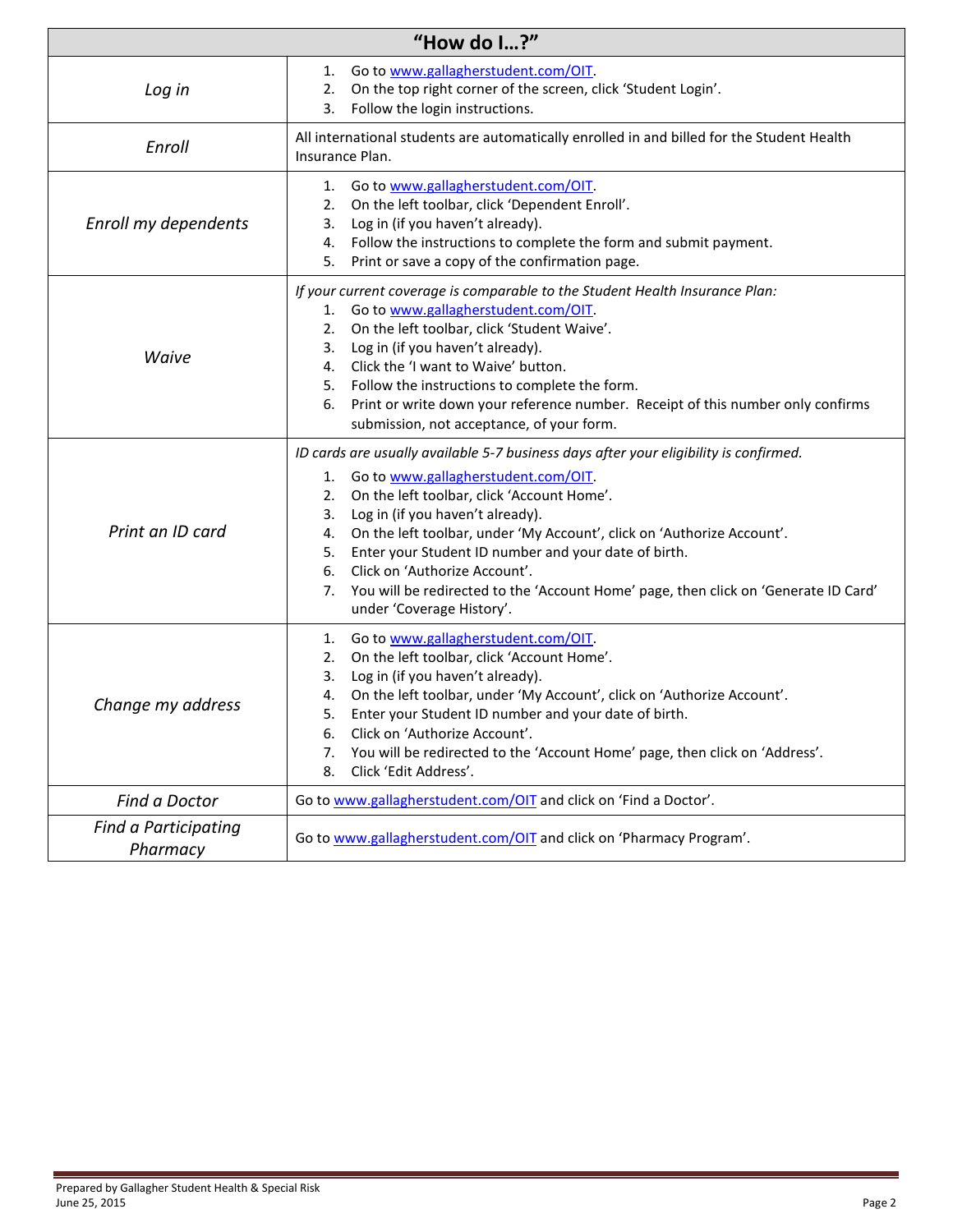### <span id="page-2-0"></span>**Insurance Plan Benefits**

#### <span id="page-2-1"></span>**What is covered under the Student Health Insurance Plan?**

- The plan offers comprehensive benefits that include hospital room and board, inpatient and outpatient surgical procedures, labs and x-rays, chemotherapy and radiation, inpatient and outpatient mental health services, physician office visits, consultant visits, ambulance, emergency care, and prescription drugs.
- Preventive Care Services are available to cover routine physicals and examinations, routine screenings, routine GYN examinations, and most immunizations with no cost-sharing when services are received by In-Network Providers.
- Services provided by a participating In-Network Provider are generally covered at 90%, while services provided by an Outof-Network Provider are generally covered at 70%.
- This plan has a \$50 per Insured Person, per Policy Year deductible that applies to services received from an In-Network Provider and a \$300 per Insured Person, per Policy Year deductible that applies to services received from an Out-of-Network Provider.
- At participating pharmacies, you will pay a \$15 copayment for a 30-day supply of a Tier-1 drug, a \$30 copayment for a 30 day supply of a Tier-2 drug, and a \$50 copayment for a 30-day supply of a Tier-3 drug.
- Please refer to the plan brochure available at [www.gallagherstudent.com/OIT](http://www.gallagherstudent.com/OIT) by clicking on 'My Benefits and Plan Information' for complete details about coverage, limitations, and exclusions.

#### <span id="page-2-2"></span>**What changes have been made to the plan for the 2015-2016 Policy Year?**

- The extern and voluntary domestic enrollment options have been eliminated.
- The coinsurance has been increased from 80% In-Network/60% Out-of-Network to 90% In-Network/70% Out-of-Network
- The In-Network deductible has been decreased from \$250 per Insured Person per Policy Year to \$50 per Insured Person per Policy Year. The Out-of-Network deductible from \$500 per Insured Person per Policy Year to \$300 per Insured Person per Policy Year.
- The In-Network Out-of-Pocket maximum has been decreased to \$5,000 per Insured Person per Policy Year, \$10,000 for all Insureds in a Family per Policy Year. The Out-of-Network Out-of-Pocket maximum has decreased to \$7,000 per Insured Person per Policy Year, \$14,000 for all Insureds in a Family per Policy Year.

#### <span id="page-2-3"></span>**Are dental benefits included in the Student Health Insurance Plan?**

There is a pediatric preventive dental benefit available for students and their enrolled eligible dependents up to the age of 19. Please see the Student Health Insurance Plan brochure for details. For students age 19 and older, please visit the Gallagher Student Health & Special Risk website [\(www.gallagherstudent.com\)](http://www.gallagherstudent.com/) for coverage options available for purchase.

#### <span id="page-2-4"></span>**How much does the plan cost?**

|                          | Fall                    | Winter                   | Spring                    | Summer                    |
|--------------------------|-------------------------|--------------------------|---------------------------|---------------------------|
|                          | $(9/1/2015 - 1/3/2016)$ | $(1/4/2016 - 3/27/2016)$ | $(3/28/2016 - 6/19/2016)$ | $(6/20/2016 - 8/31/2016)$ |
| Student                  | \$601                   | \$404                    | \$404                     | \$351                     |
| Spouse/Domestic Partner* | \$601                   | \$404                    | \$404                     | \$351                     |
| Each Child*              | \$601                   | \$404                    | \$404                     | \$351                     |

\*A nominal, non-refundable processing fee applies.

#### <span id="page-2-5"></span>**Am I required to get a referral from my school's Health Services before I seek treatment?**

No, a referral is not required with the Student Health Insurance Plan, but there are many benefits to first seeking care or advice from the Integrated Student Health Center. Students should be aware that on-campus Health Services are available to them. Your school's Health Services website is[: http://www.oit.edu/campus-life/student-health.](http://www.oit.edu/campus-life/student-health) 

#### <span id="page-2-6"></span>**Does this plan cover me when I am off campus, traveling or studying abroad?**

Yes, the Student Health Insurance Plan covers you during semester breaks, summer vacation and even if you're traveling or studying abroad. You'll be covered for the period for which you have paid premium.

In addition to being covered for medical treatment and services, you will also be covered for Emergency Medical Evacuation, Repatriation of Remains and Travel Assistance Services through FrontierMEDEX, the 24-hour worldwide assistance service. All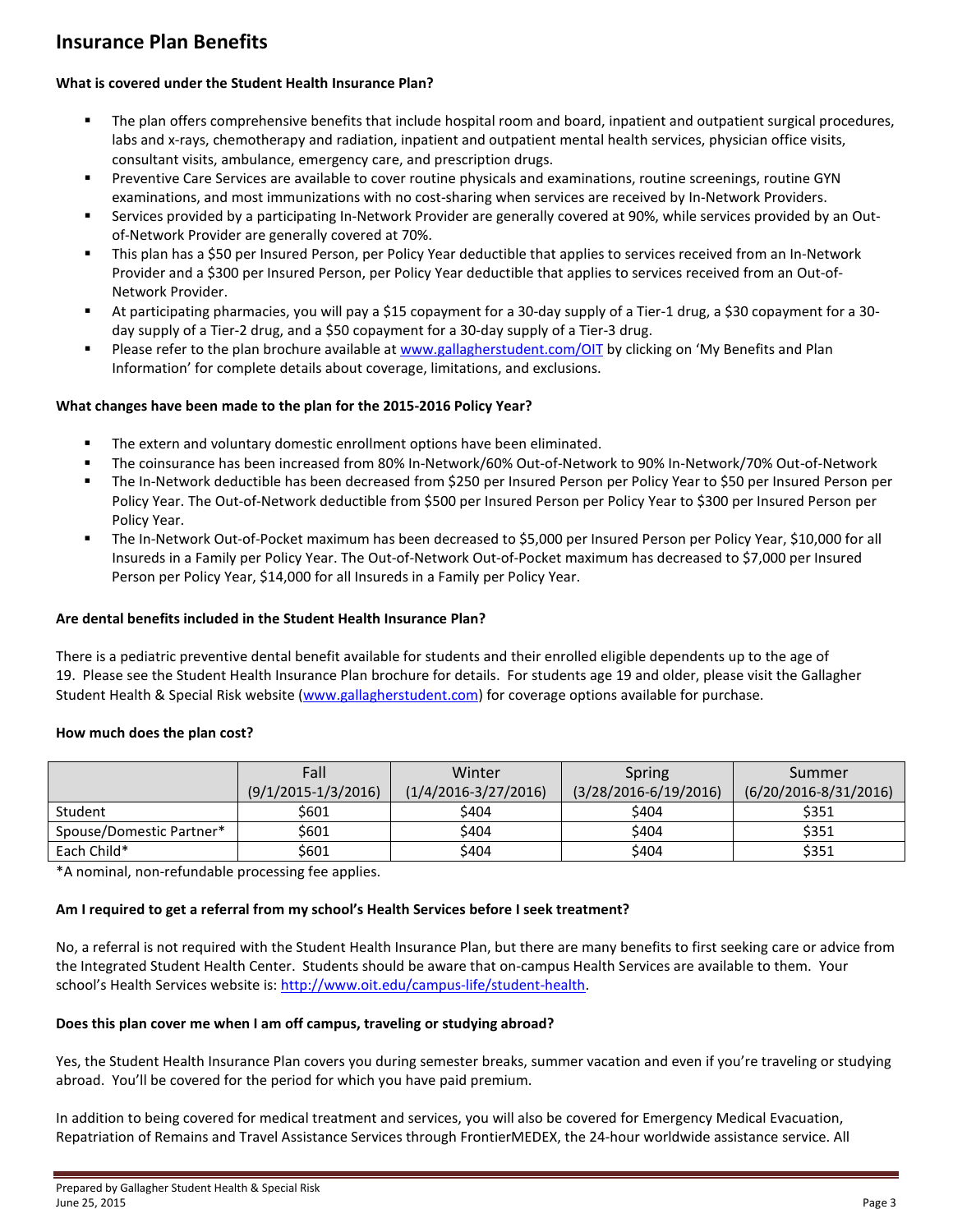services must be arranged for in advance and provided by FrontierMEDEX. Any services not arranged by FrontierMEDEX will not be considered for payment.

- When studying or traveling abroad, keep your Student Health Insurance ID card with you and take a copy of the brochure for reference.
- When outside of the United States, you will likely be asked to pay for your medical care first and will then need to seek reimbursement. Covered Expenses will be reimbursed on an Out-of-Network basis.
- When you submit claims for reimbursement, you will need to have the itemized bill(s) translated into English and include a letter informing the claims administrator that you are seeking reimbursement for charges previously paid.
- Please ensure that your name, ID number, address (to receive your reimbursement check), and your school's name are on the bill.

#### <span id="page-3-0"></span>**Will I be covered under the plan after I graduate?**

Yes, you will be covered under the Student Health Insurance Plan until the end of the policy period for which you have purchased coverage. There is no option to continue coverage after the policy terminates.

### <span id="page-3-1"></span>**Eligibility, Enrollment & Waiving**

#### <span id="page-3-2"></span>**Who is eligible for the plan?**

All international students are automatically enrolled in and billed for the Student Health Insurance Plan at registration.

#### <span id="page-3-3"></span>**Can I enroll my eligible dependents?**

Yes, you can enroll your eligible dependent(s) at the same time as your own initial plan enrollment by following the steps described in the 'How do I…?' section of this document. Dependent coverage must be purchased for the same time period as the student's period of coverage and cannot exceed coverage purchased by the student. For example, a student enrolled for annual coverage cannot purchase dependent coverage for the spring semester unless a qualifying event, as defined below, occurs.

Students can also add eligible dependent(s) if the student experiences one of the following qualifying events: (a) marriage, (b) birth of a child, (c) divorce, or (d) if the dependent is entering the country for the first time. If the student experiences one of these qualifying events, the Dependent Enrollment Form, supporting documentation, and payment **must** be received by Gallagher Student Health & Special Risk within 31 days of the qualifying event. Forms received more than 31 days after the qualifying event will not be processed. Once a dependent is enrolled, coverage cannot be terminated unless the student loses eligibility.

#### <span id="page-3-4"></span>**How does Health Care Reform affect the Student Health Insurance Plan?**

If you are under the age of 26, you MAY be eligible to enroll as a dependent under the employer health insurance plan held by your parent(s). However, before you do so, you should fully compare the employer plan against this Student Health Insurance Plan to determine which plan's rates, benefits and coverage are most appropriate for you.

In addition to the items mentioned above, keep in mind that Student Health Insurance Plans are generally less expensive than individual plans with similar benefits. In fact, your total out-of-pocket cost (including premium and deductibles) may be significantly LESS with this Student Health Insurance Plan, especially if your parents' employer plan is considered a 'high deductible' plan.

#### <span id="page-3-5"></span>**What is considered 'comparable coverage'?**

Determining comparable coverage requires comparison of cost-sharing levels (deductibles and coinsurance) and access to In-Network Providers. The level of benefits should meet or exceed the benefits provided through the Student Health Insurance Plan. Coverage is considered comparable if it provides students with access to a range of services in and around the area where they attend school. Services include, but are not limited to, preventive and primary care, emergency care, surgical care, inpatient and outpatient hospitalization, lab work, diagnostic x-rays, physical therapy and chiropractic care, prescription drugs, mental health and substance abuse treatment. Also, consider the amount of your current plan's deductible and In- and Out-of-Network coinsurance to avoid high out-of-pocket costs. Students should be able to seek these services from providers who are considered In-Network or Preferred. If your current plan is an HMO, it is very likely that coverage is limited, or not available, outside of the HMO's service area.

Plans that only provide emergency services in the campus area are not considered comparable.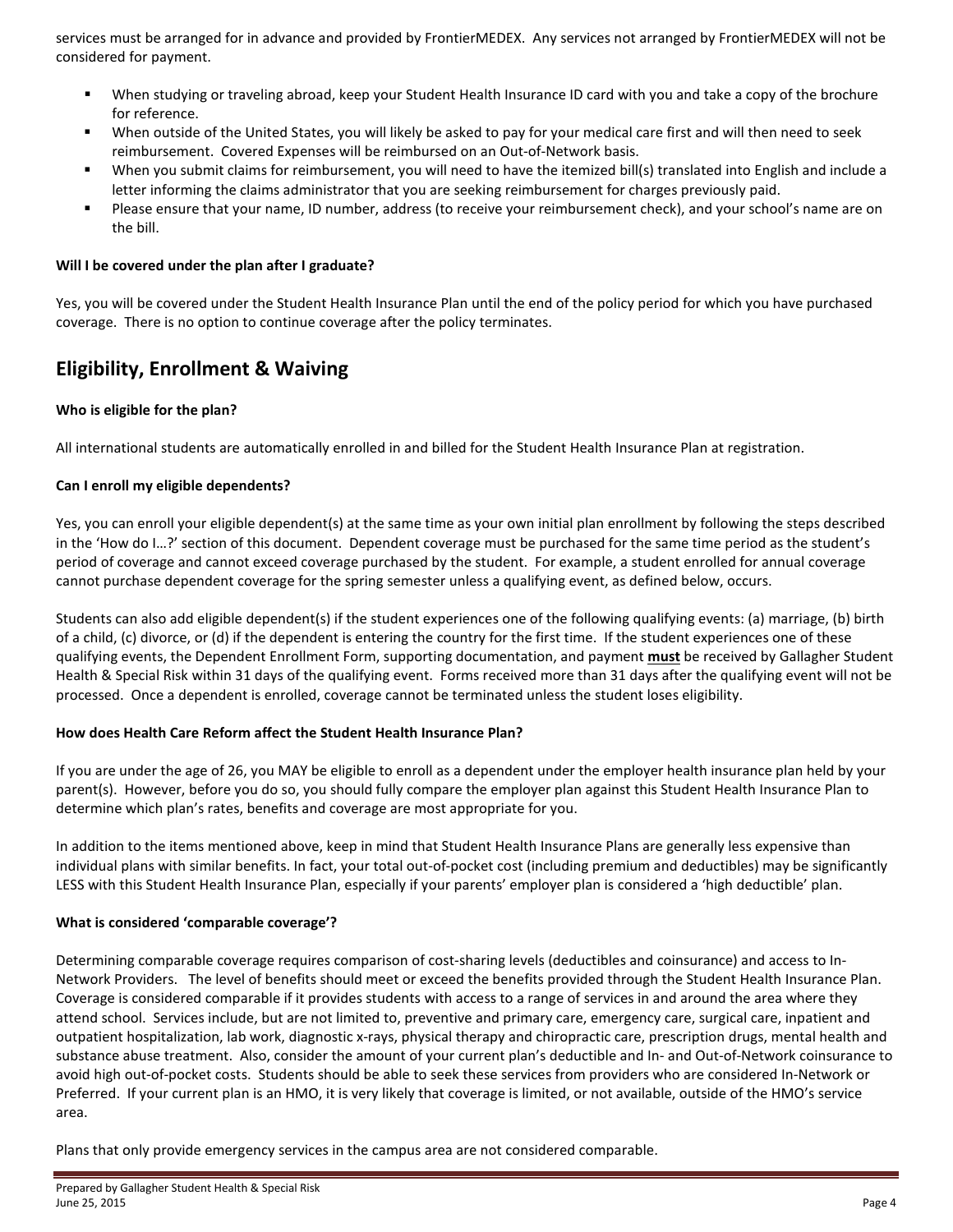#### <span id="page-4-0"></span>**Is there anything I need to know before waiving coverage?**

Before waiving coverage you should review your current policy, considering the following:

- Will your current plan cover medical care beyond emergency services (i.e. doctor's office visits, diagnostic testing, x-rays, prescription drugs, mental health, etc.) on- and off-campus?
- Does your plan have doctors and hospitals near campus?
- Check the cost -- is the annual cost of this Student Health Insurance Plan less expensive than the cost of being added as a dependent to your parents' plan? Be sure to compare deductibles and total out-of-pocket costs, not just the annual premium.
- Are there administrative pre-requirements, pre-certification, or Primary Care Physician referrals required under your current plan that may delay receipt of care?

Please Note:

 Students who do not complete a decision form by the published deadline will be automatically enrolled in and billed for the Student Health Insurance Plan.

#### <span id="page-4-1"></span>**Will my waiver be audited/ verified?**

Yes, all submitted waiver forms will be subject to verification. The verification will confirm that the information submitted is accurate and that your coverage is currently in force. Most waivers will be verified within 24-48 hours. Once your waiver has been verified, you will receive an email notification to the address we have on file for you informing you of acceptance or denial of the waiver. If your waiver is denied, the email will contain further information on how to revise and resubmit your form.

As a result of this verification process, it is possible that the insurance you have previously waived with will no longer be considered comparable.

#### <span id="page-4-2"></span>**Can I get a refund of my Student Health Insurance premium?**

A refund of premium is only permitted when a student enters the armed forces. If you are enrolled in the Student Health Insurance Plan and then become eligible to enroll in a different health plan, for any reason, a premium refund is not available.

### <span id="page-4-3"></span>**Plan Enhancements**

#### <span id="page-4-4"></span>**Are there any additional insurance products available?**

Please visit [www.gallagherstudent.com/OIT](http://www.gallagherstudent.com/OIT) and click on the 'Other Insurance Products' link for complete details about additional insurance products that are available as well as enrollment information.

*This document is intended to provide a summary of the available benefits. Please refer to the brochure for a complete description of the benefits, exclusions, and limitations of the plan.*